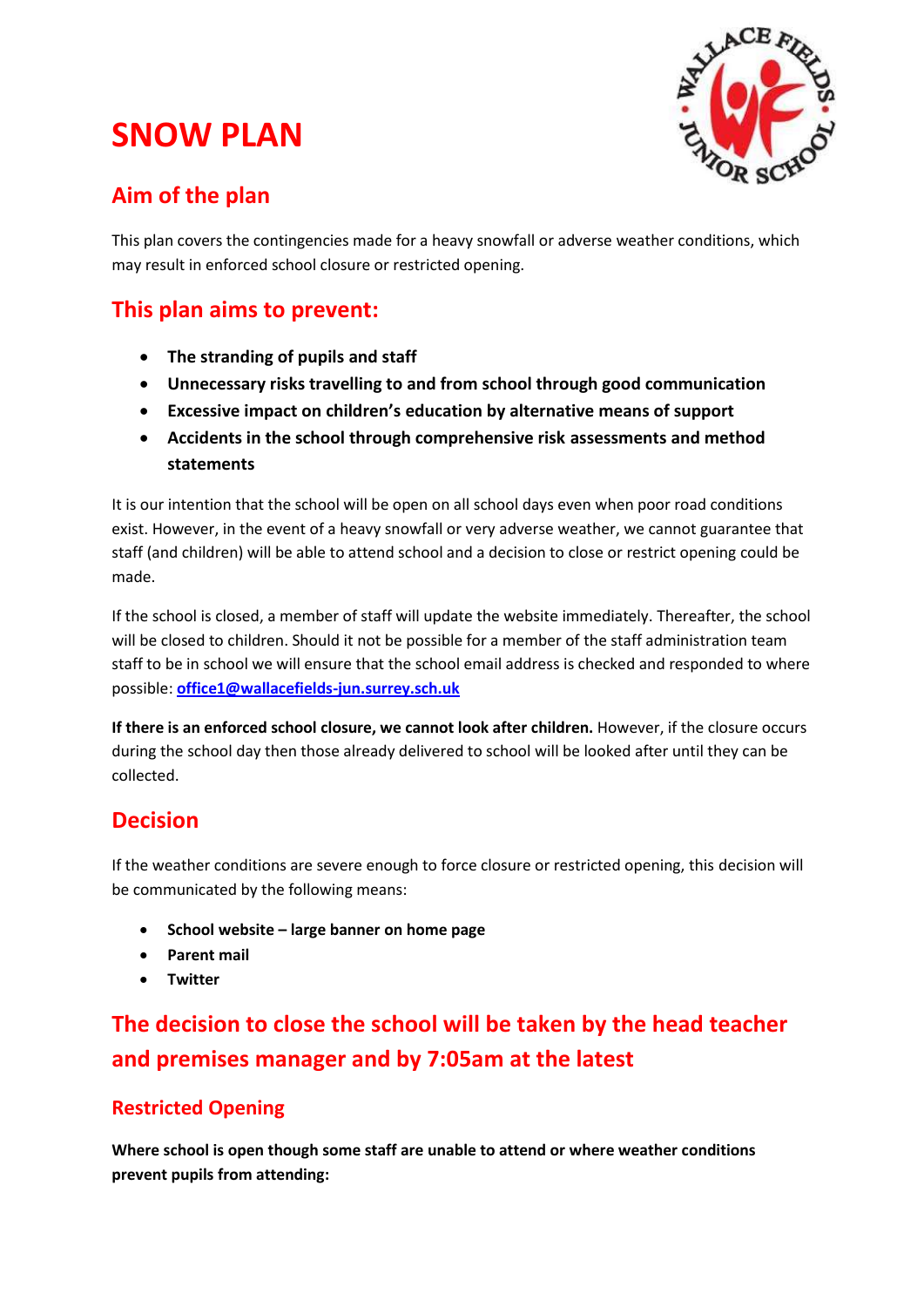Parents are asked to exercise extreme caution when dropping off or collecting children by car. We will relax our normal high expectations of punctuality and it is unlikely a child will receive a late mark. At the end of the day, the children should be collected as usual but there will be no after school clubs or staff meetings.

On such days, children's access to the playground may be restricted, parents are reminded to ensure their children have warm appropriate clothing and suitable footwear in case there journey is disrupted or they are stranded. For more information on winter safety please click on link below. [ROSPA WINTER SAFETY](http://www.rospa.com/rospaweb/docs/advice-services/road-safety/drivers/winter-driving-tips.pdf)

As above, once a decision is made, the school phone is likely to be very busy and it may not be possible to get through so we ask parents to use the means of communications outlined above instead.

### **Communication**

#### **Will I be contacted in the event of snow or adverse weather closure?**

Yes, an email will go out to all parents. The snow closure will be on the website and school Twitter account. However, the school will not contact parents individually.

#### **Do I need to contact school?**

Not if school has decided to close.

If school is open – yes. If you decide not to travel because of the road conditions, please let us know so that we know the children are safe. This can be done via email to [office1@wallacefields](mailto:office1@wallacefields-jun.surrey.sch.uk)[jun.surrey.sch.uk](mailto:office1@wallacefields-jun.surrey.sch.uk) or the school absence line (0208) 3943532. If you are planning to come into school but may be late please also let the office know on the school phone line (0208)3930350 so we can make suitable provision for lunch and allocate children to classes which may not be the usual groupings.

#### **Should I travel to school or not?**

Always check the website and parent mail. Parents and staff have to decide whether it is safe for them to make the journey to school. Where possible, the school will try to ensure that there is someone at the school to greet the pupils but if you arrive at the school and no member of staff is present; your children remain your responsibility and should not be left unattended at the school gates.

#### **Will there be after school clubs if school decides to close during the day?**

Most clubs will be cancelled and children will need to be collected. The club leader will contact the parents of each member directly. Please keep the office informed if you are delayed on your way to collect the children. As always pupils will be looked after until you arrive.

#### **When should I collect my child?**